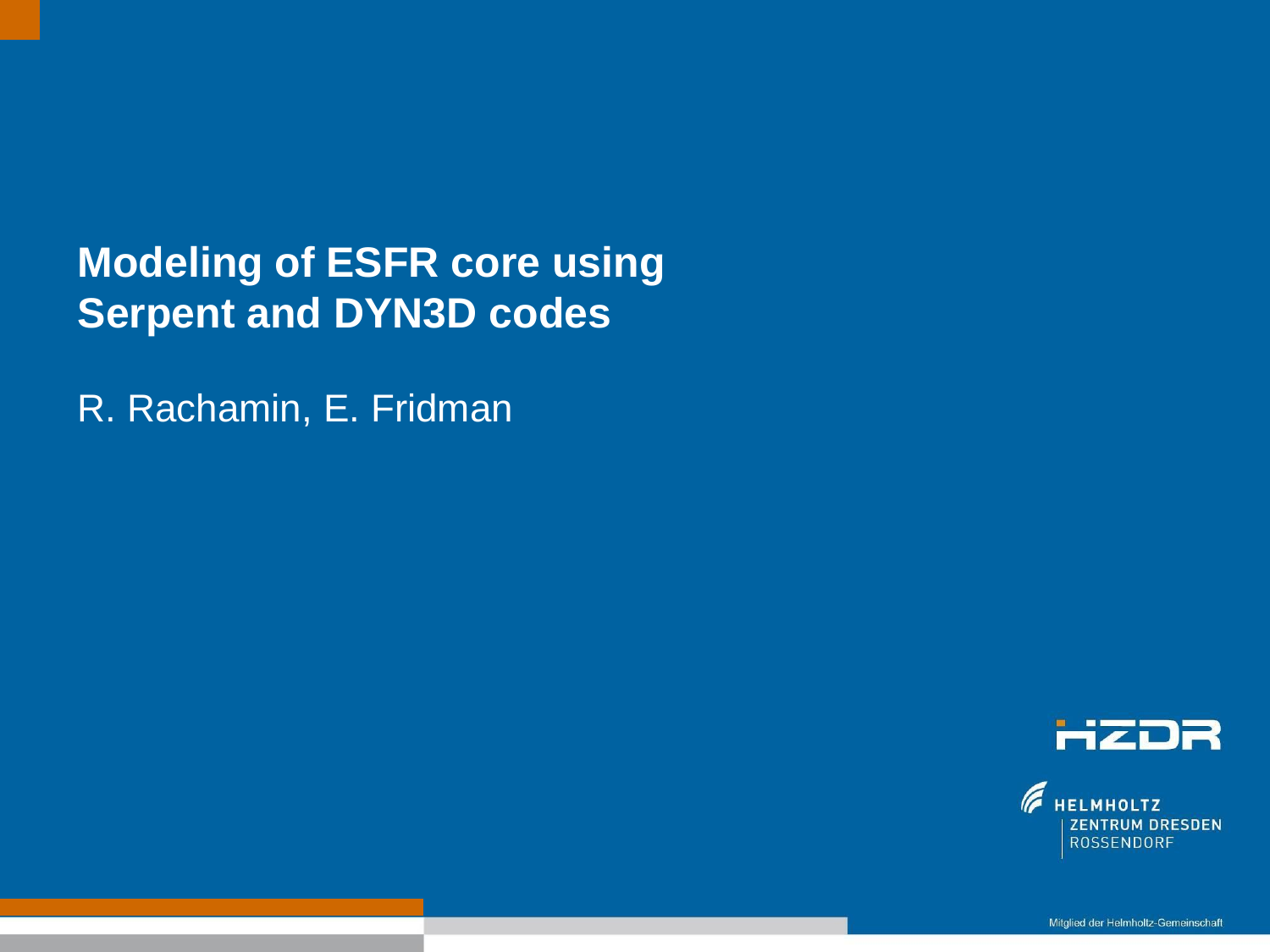### **Outline**

- Objectives
- Description of the reference SFR core
- Methodological approach for few-group XS generation
- Verification of few-group XS generation methodology
- Summary

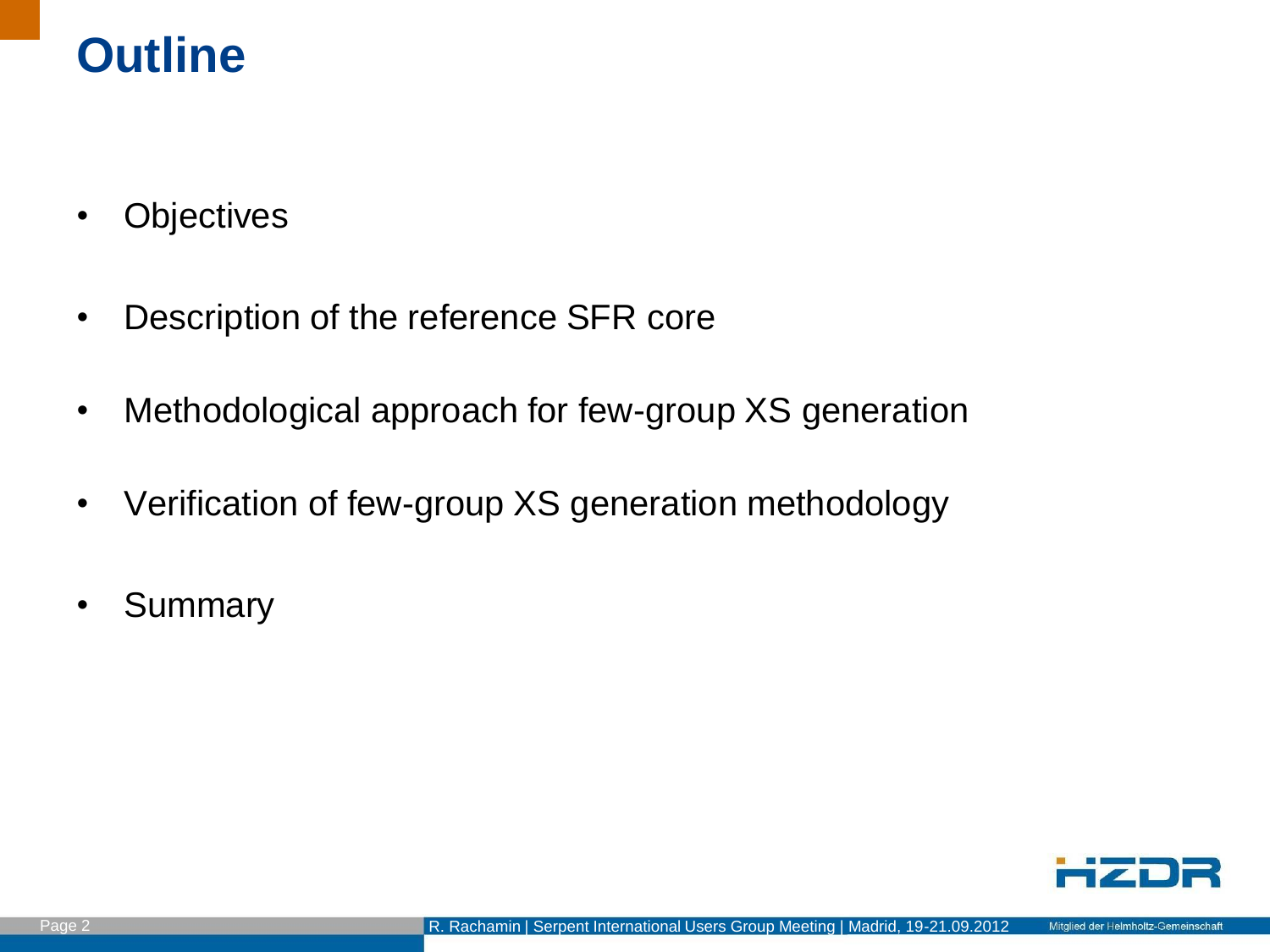## **Objectives**

- Establishing of few-group XS generation procedure
	- For SFR cores analysis with DYN3D
	- Using Serpent
- Verification of few-group XS generation methodology
	- Via 2D full core modeling of SFR core

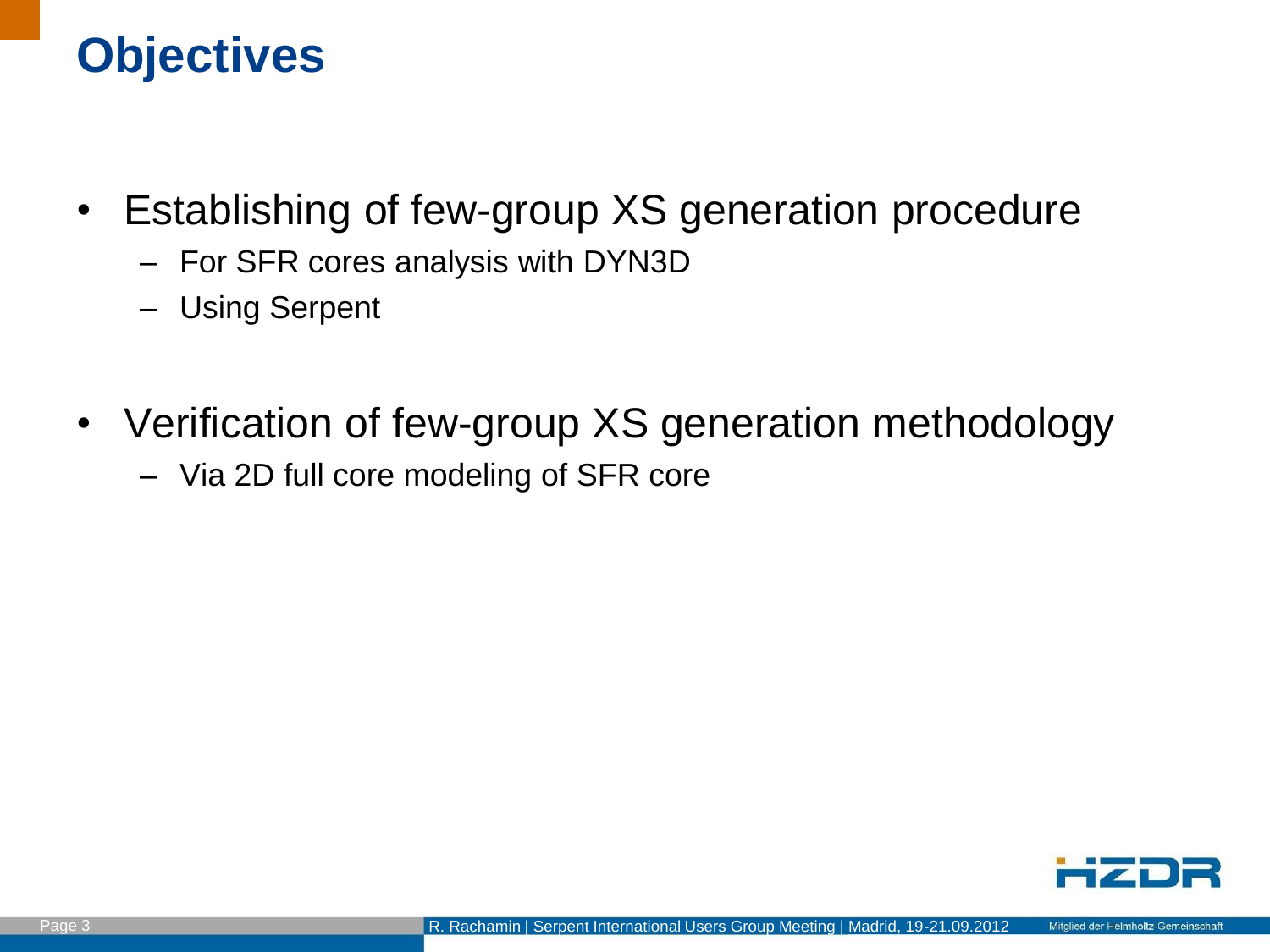## **Reference SFR core**

- "Working horse" MOX ESFR core design
	- Proposed in the frame of the Collaborative Project on European Sodium Fast Reactor (CP ESFR)



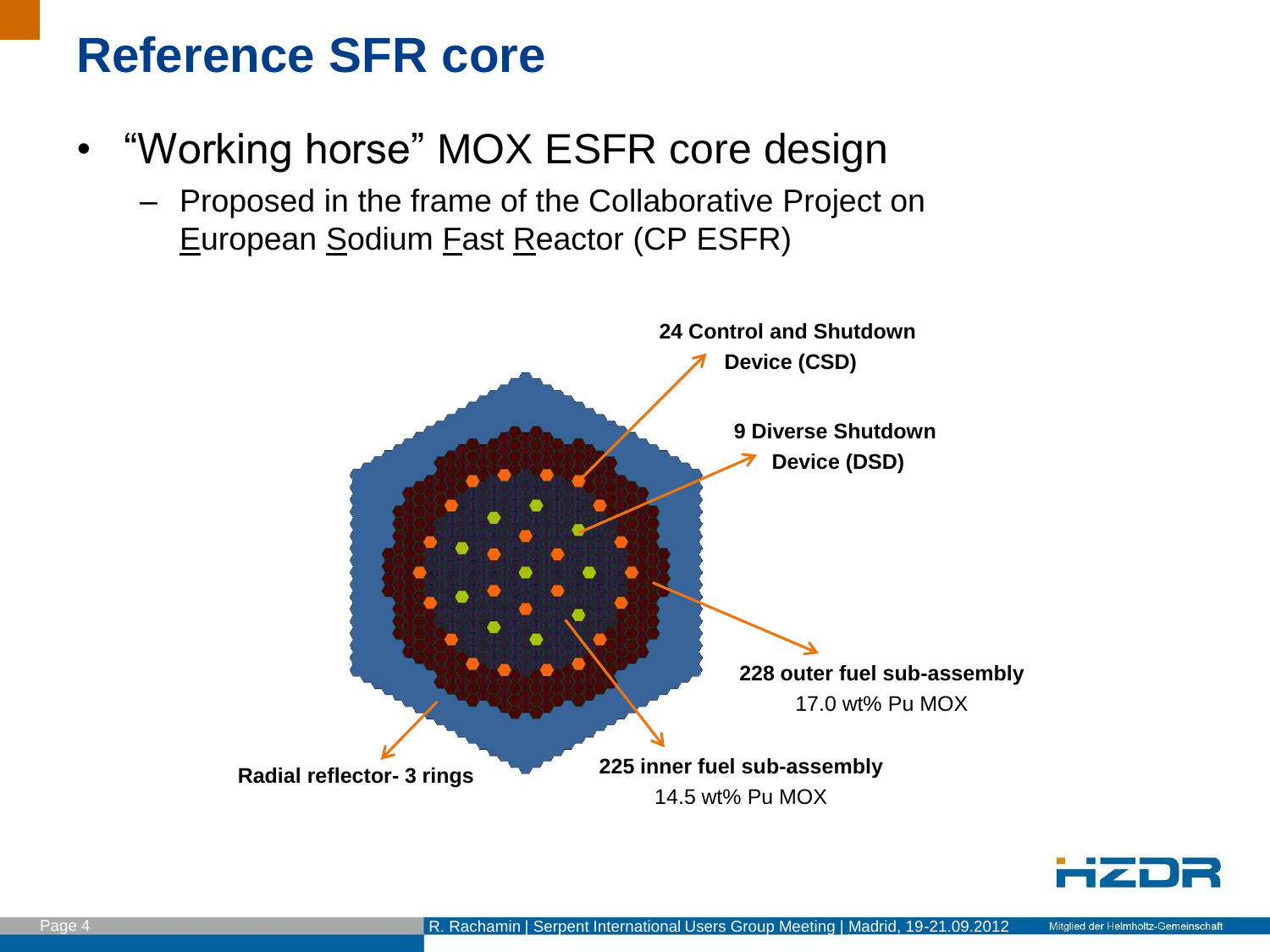## **Methodological approach for few-group XS generation**

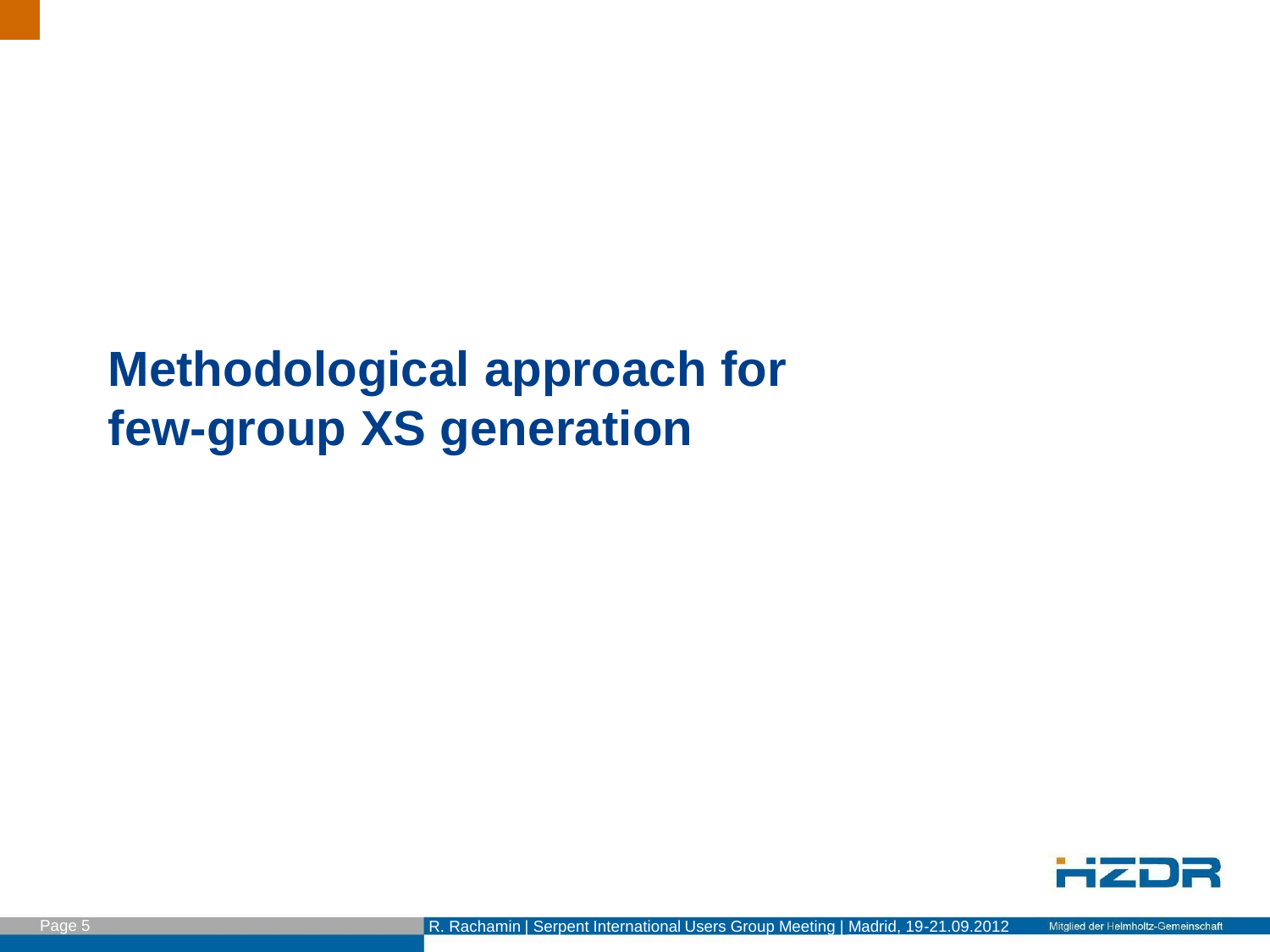# **Selection of few-group energy structure**



- 33 group structure is not appropriate
	- Very poor statistics in thermal energy groups
- 24 group structure is selected
	- Groups 24 to 33 collapsed into a single thermal group

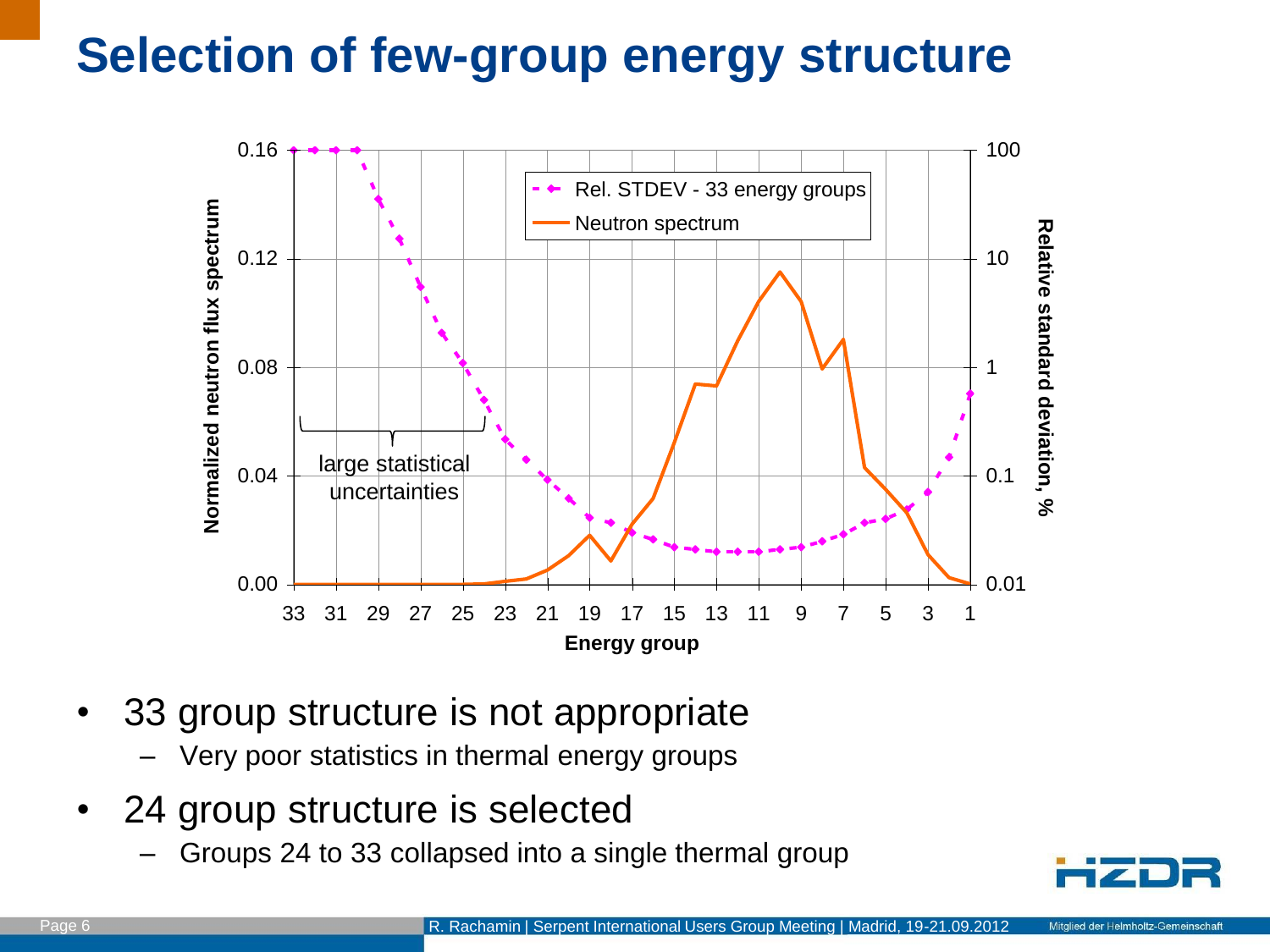## **Few-group XS for fuel sub-assemblies**

- Generated in infinite assembly lattice calculations
	- For fuel sub-assemblies not facing non-multiplying regions



**Inner fuel sub-assembly** 14.5 wt% Pu MOX



**Outer fuel sub-assembly** 17.0 wt% Pu MOX

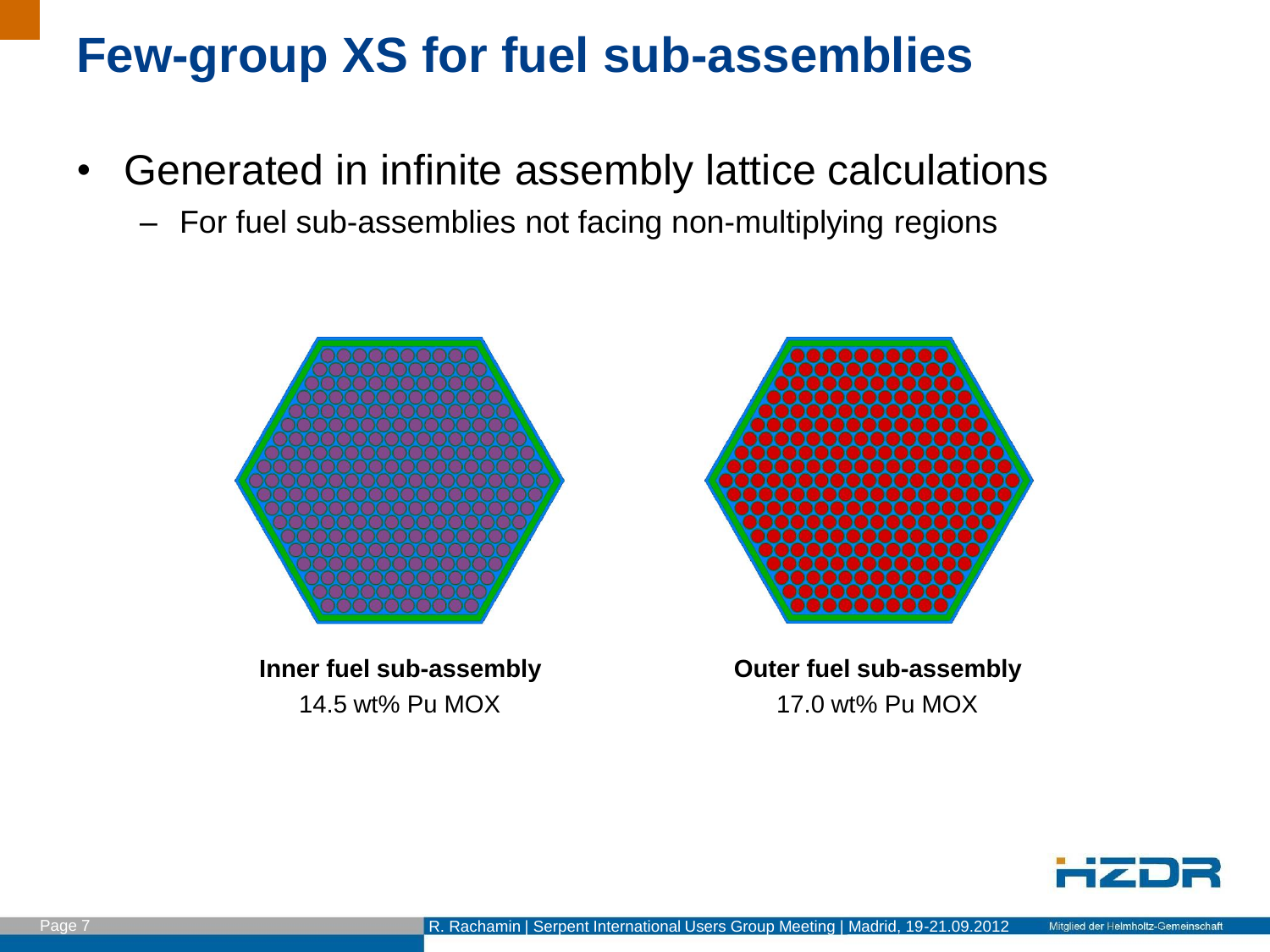## **Few-group XS for reflector and CSD regions**

- Generated in realistic super-cell models
	- Fuel and non-multiplying regions are coupled in space and energy
- XS for adjacent fuel sub-assemblies are also extracted
	- Taking into account the spectral effects of non-multiplying regions

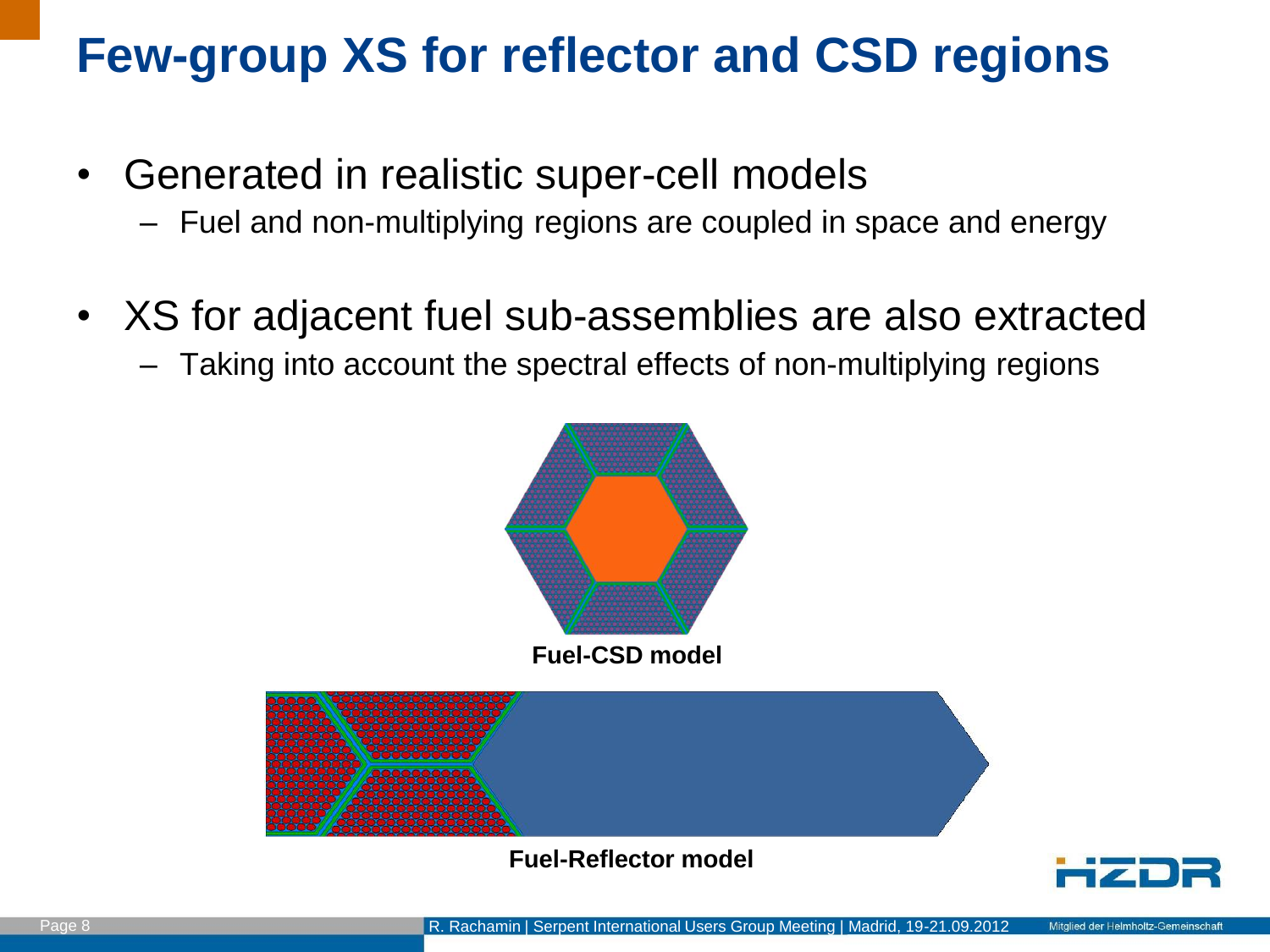## **Neutron flux spectra in sub-assemblies**



- Reflector spectral effects
	- Noticeable flux softening in sub-assembly adjacent to reflector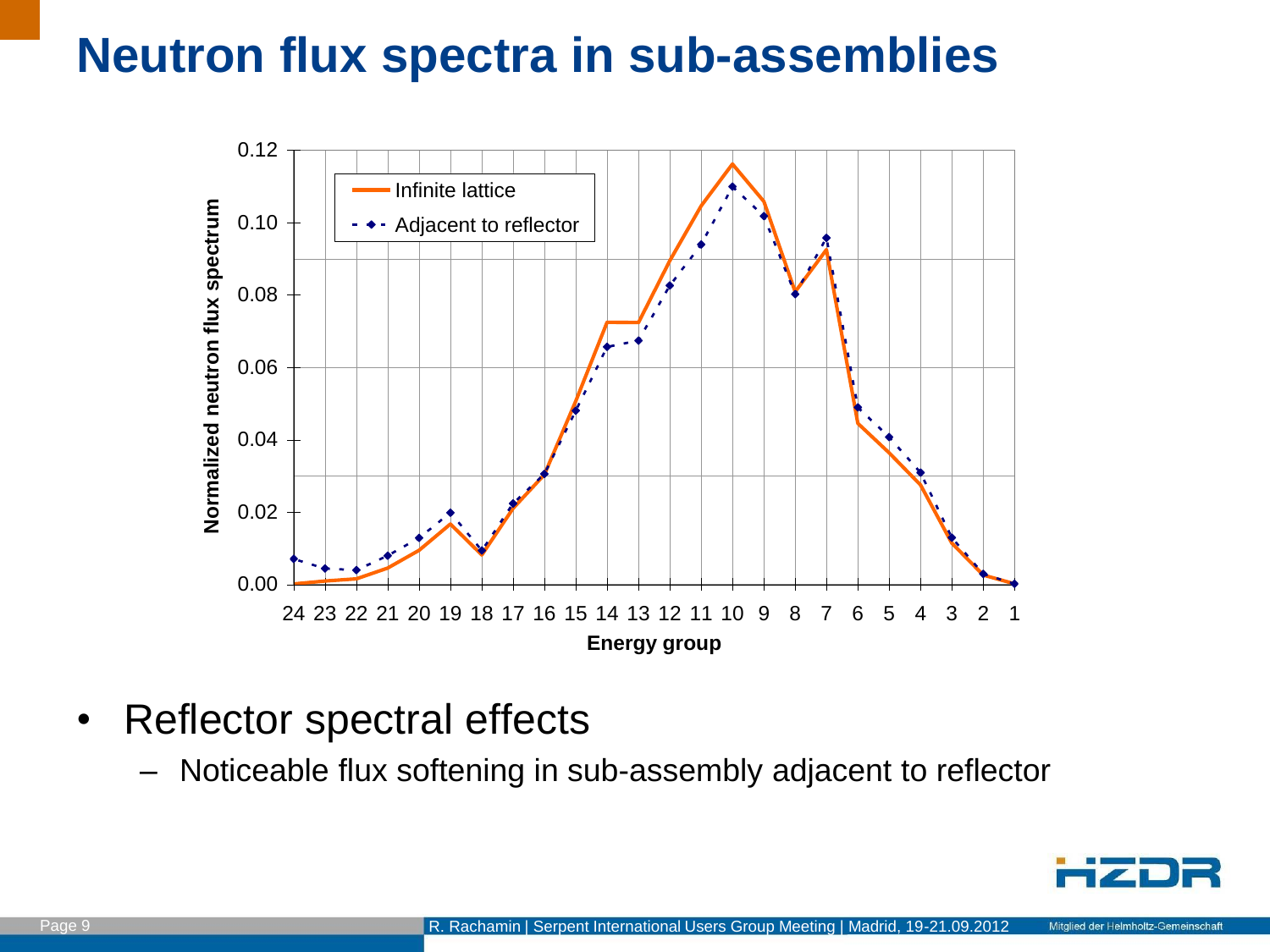## **Verification of few-group XS generation methodology**

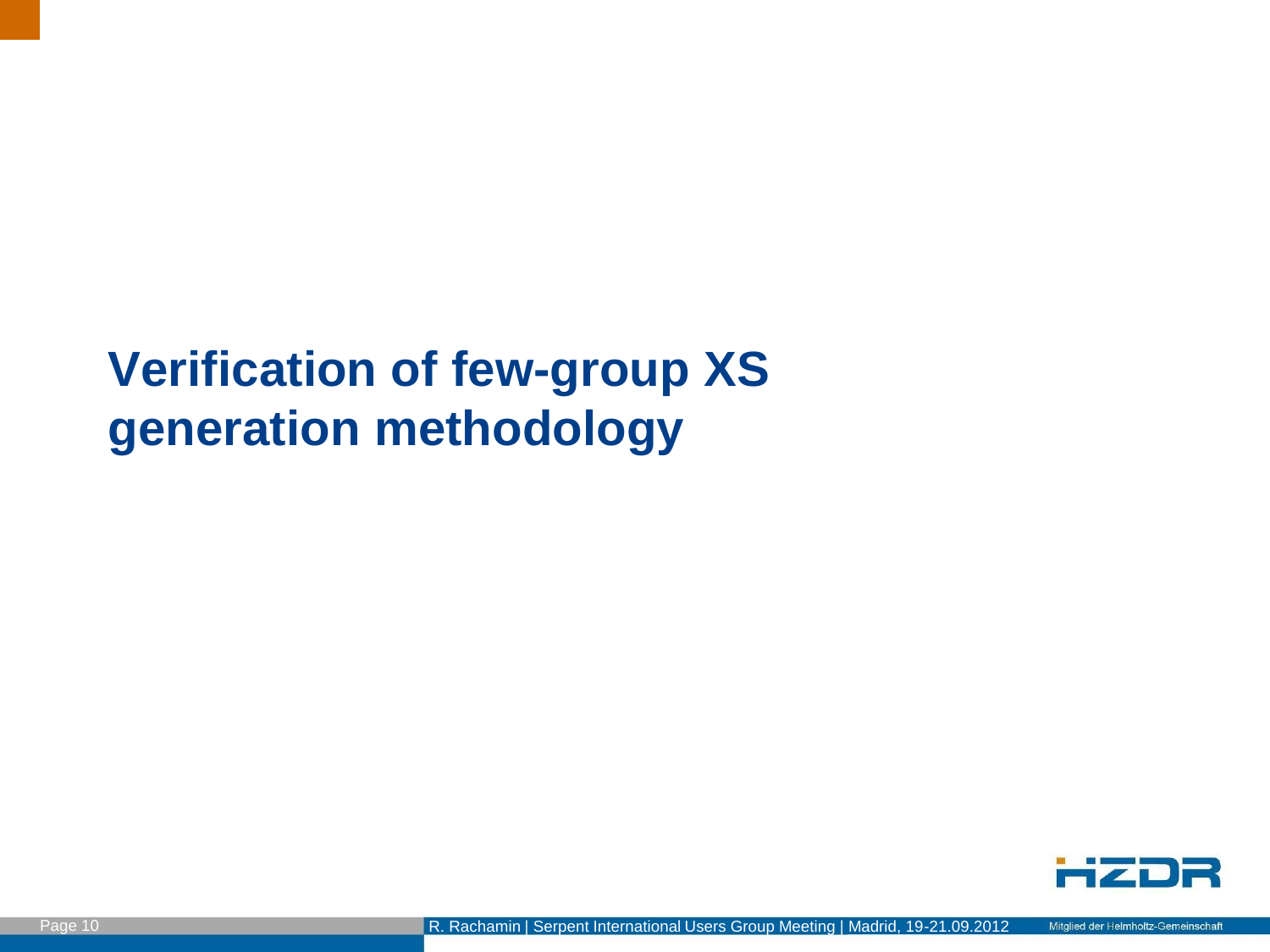# **Verification of XS generation methodology**

#### • 2D full core burnup calculation

- DYN3D: diffusion calculations
- Serpent: MC calculations
	- Generation of few-group XS for DYN3D
	- Reference solution
- Studied parameters:
	- k-inf, k-eff as a function of burnup
	- Reactivity coefficients
		- Doppler constant  $(k_D)$
		- Coolant Void Reactivity (CVR)
		- Total CDS worth
	- Radial power distribution

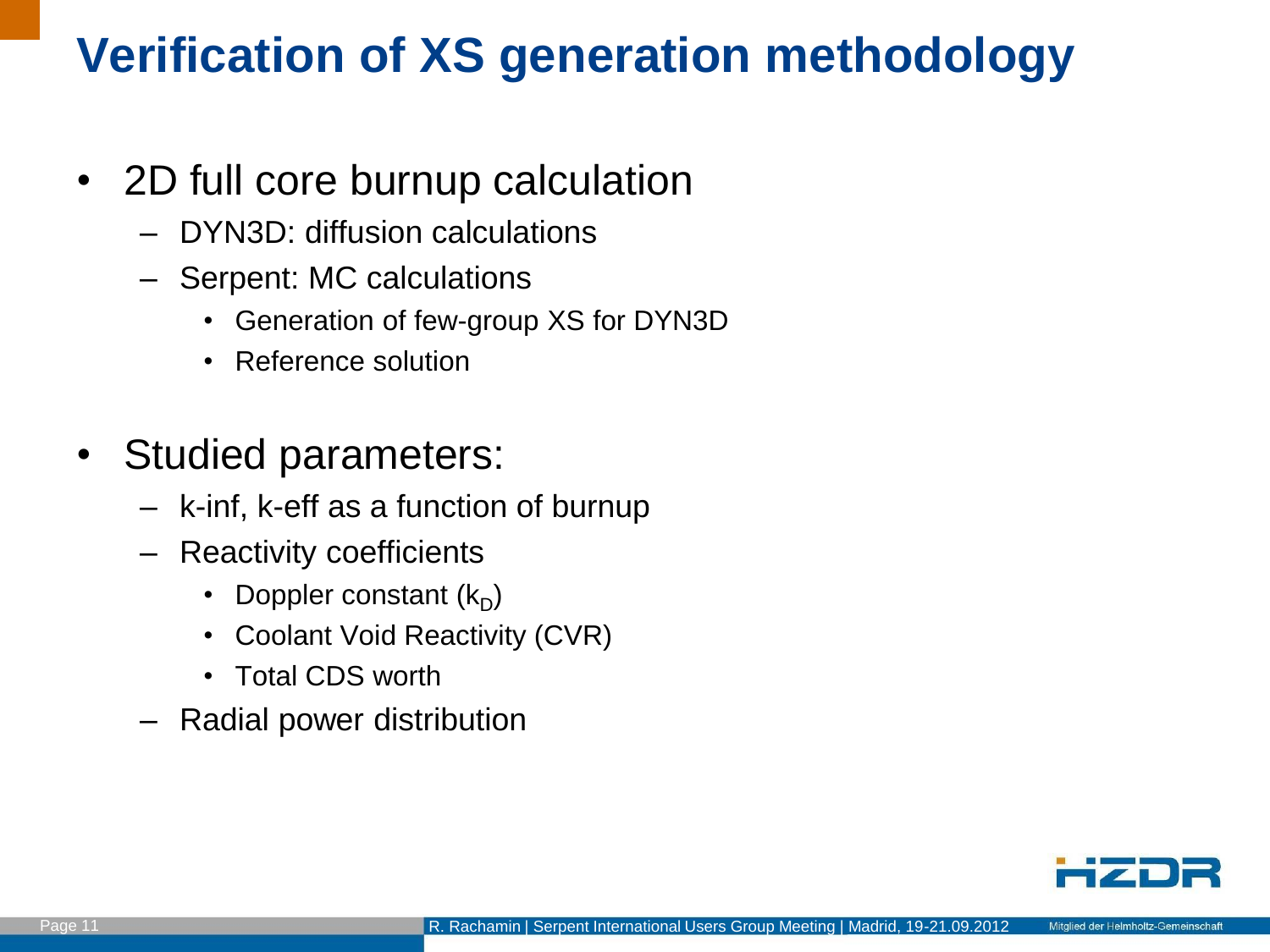### **k-inf vs. burnup Inner fuel sub-assembly - 14.5 wt% Pu MOX**

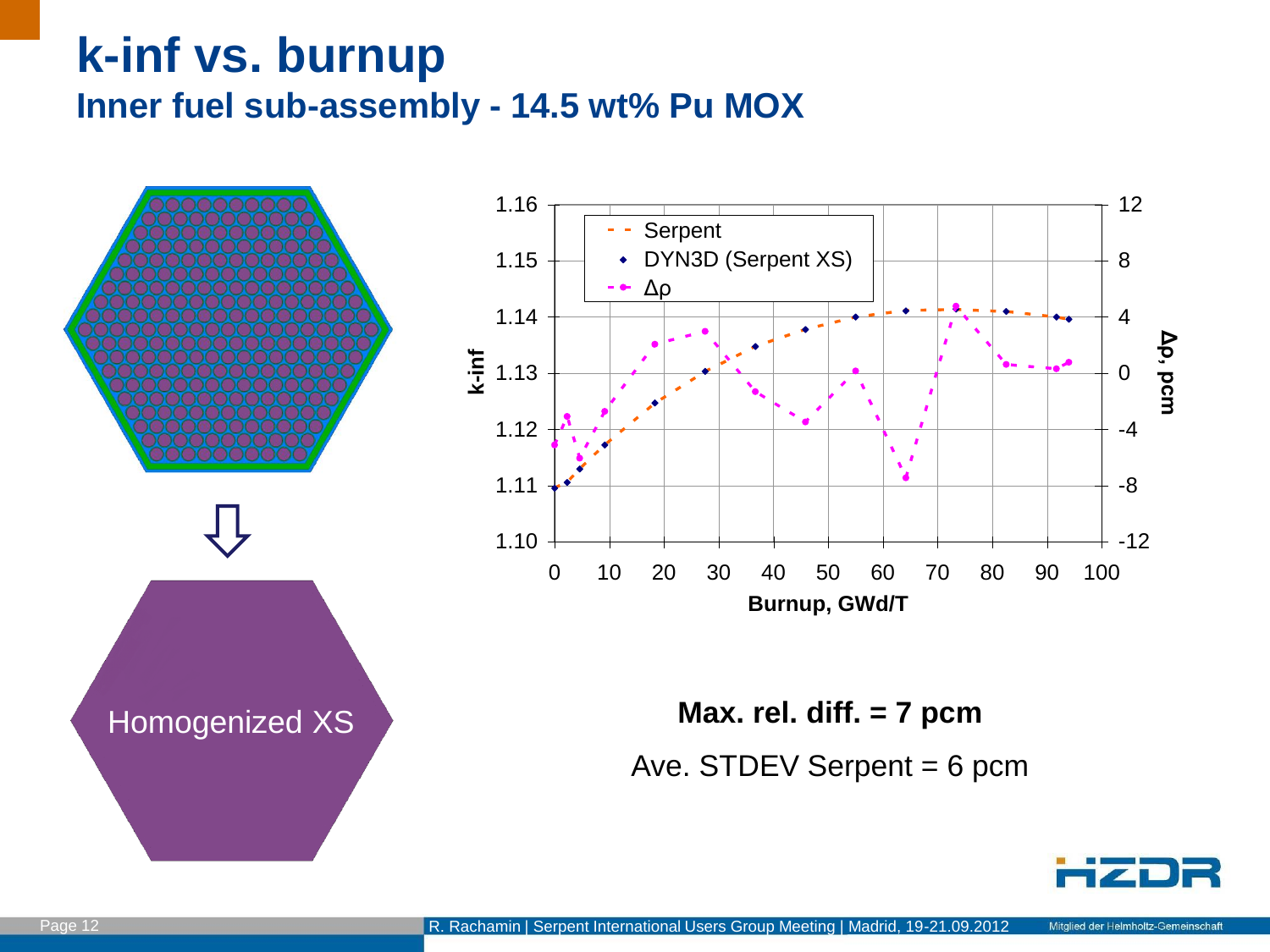### **k-inf vs. burnup Outer fuel sub-assembly - 17.0 wt% Pu MOX**

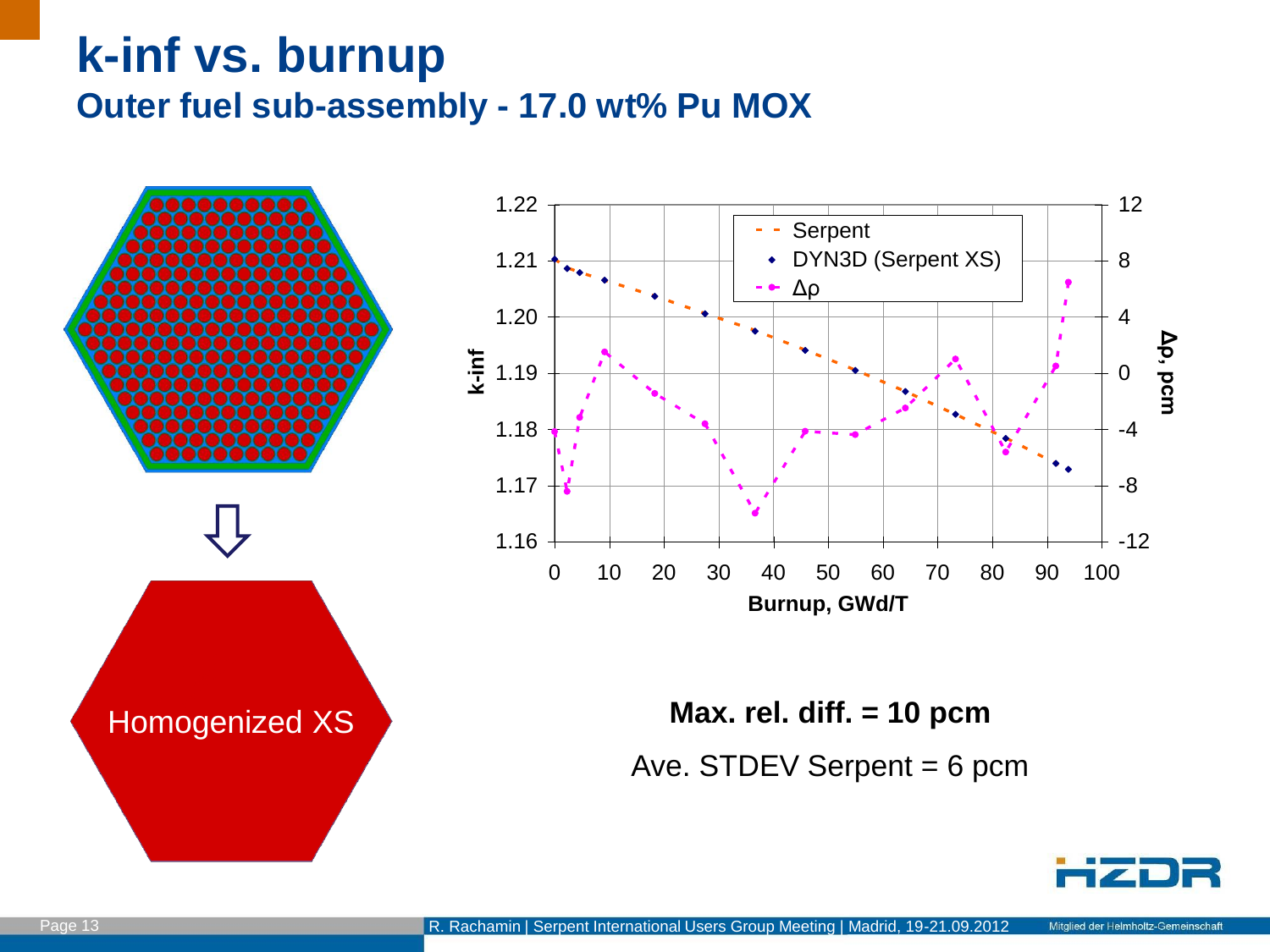### **k-eff vs. burnup Full core**



**Max. rel. diff. = 32 pcm**

Ave. STDEV Serpent  $= 6$  pcm

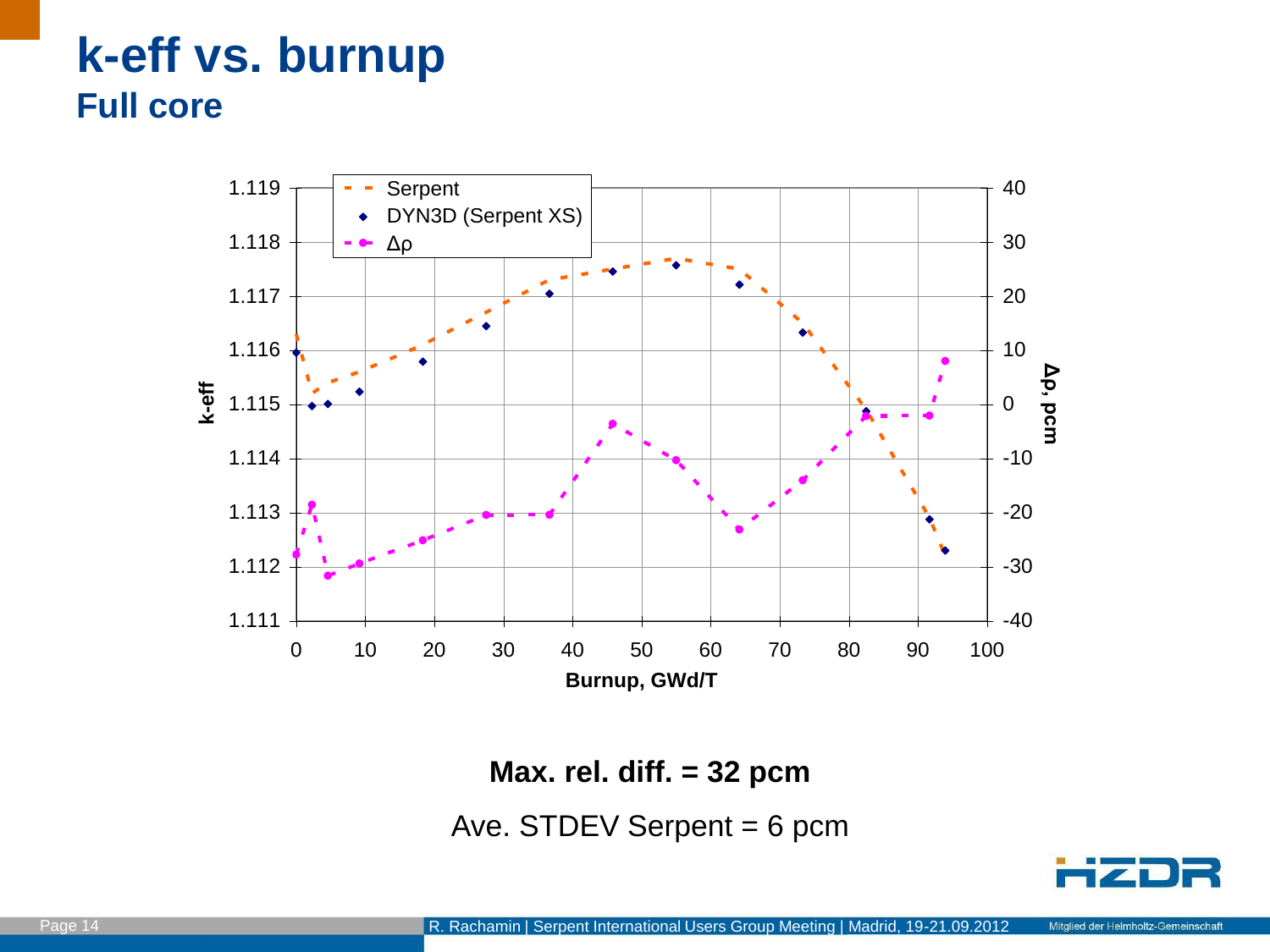## **Reactivity coefficients**

| <b>Parameter</b>               | <b>Stage</b> | <b>Serpent</b> | DYN3D   | Diff., pcm<br><b>Serpent vs. DYN3D</b> |
|--------------------------------|--------------|----------------|---------|----------------------------------------|
| $k_D$ , pcm                    | <b>BOL</b>   | $-1062$        | $-1072$ | $-10$                                  |
|                                | <b>EOL</b>   | $-723$         | $-723$  | 0                                      |
| CVR, pcm                       | <b>BOL</b>   | 2821           | 2850    | 29                                     |
|                                | <b>EOL</b>   | 3654           | 3702    | 47                                     |
| <b>Total CDS</b><br>worth, pcm | <b>BOL</b>   | $-4678$        | $-4629$ | 49                                     |

Ave. STDEV k-eff (Serpent) = 6 pcm

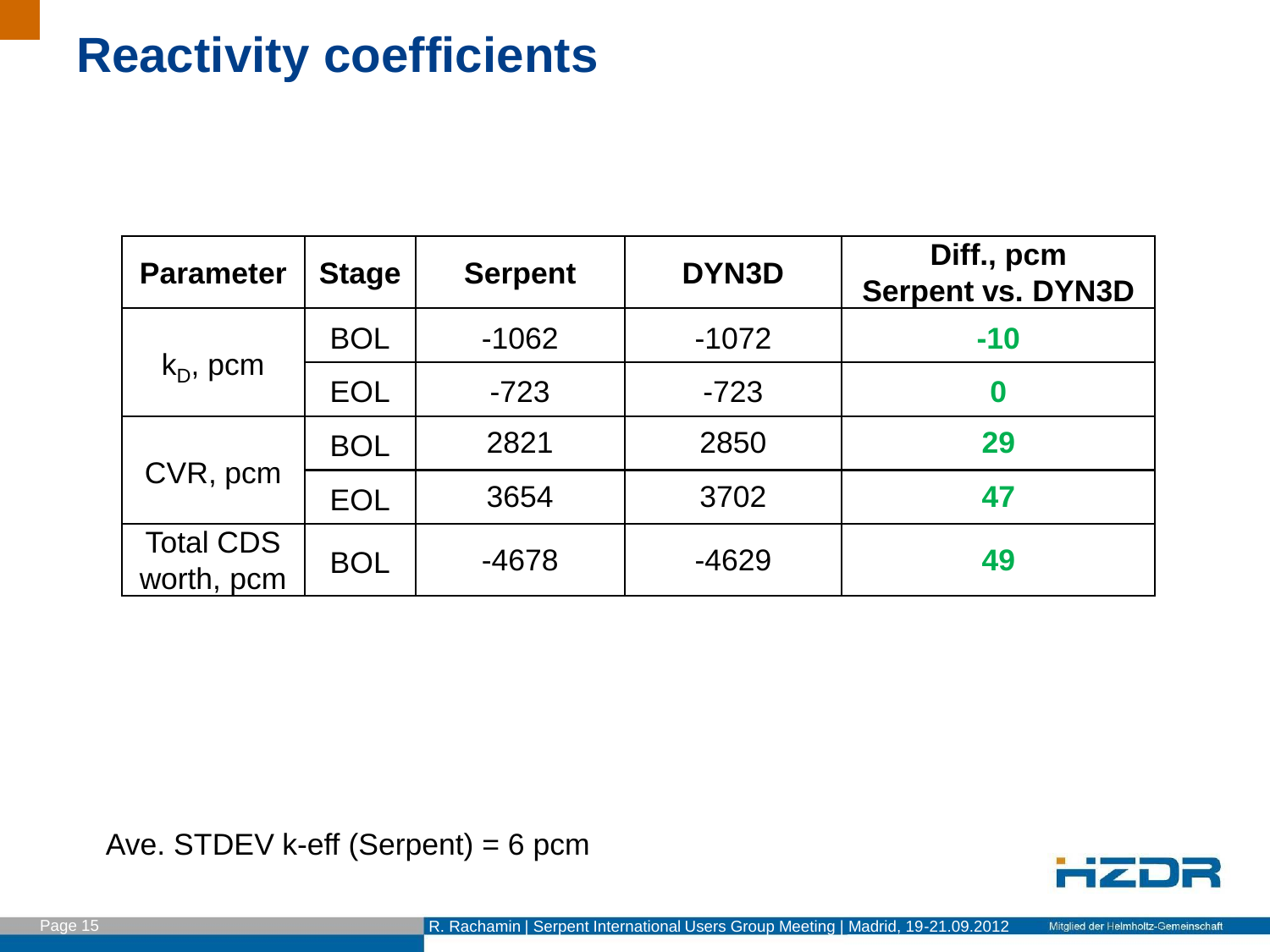### **Power distribution at BOL Control rods Out**



 $\mathsf{I}_{0.0}$ 0.2  $0.5$  $|0.7$  $-1.0$  $-1.2$  $-1.5$  $1.7$ 2.0  $2.2$ 

**Rel. diff., % Serpent vs. DYN3D**

Ave. rel. diff.  $= 0.6 \%$ 



Ave. STDEV =  $1.3\%$  Max. rel. diff. =  $2.1\%$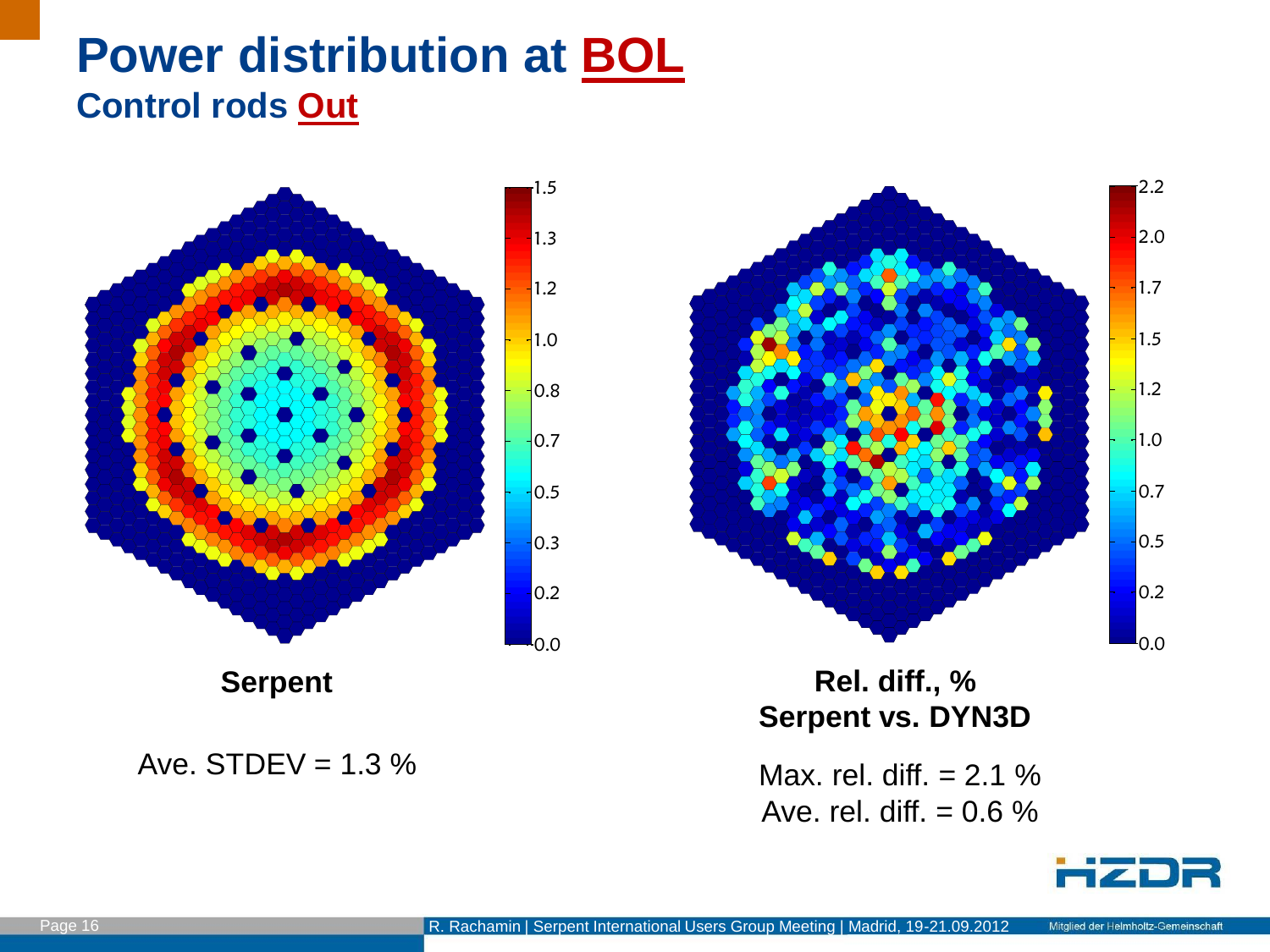### **Power distribution at EOL Control rods Out**





**Rel. diff., % Serpent vs. DYN3D**

Ave. rel. diff.  $= 1.4 \%$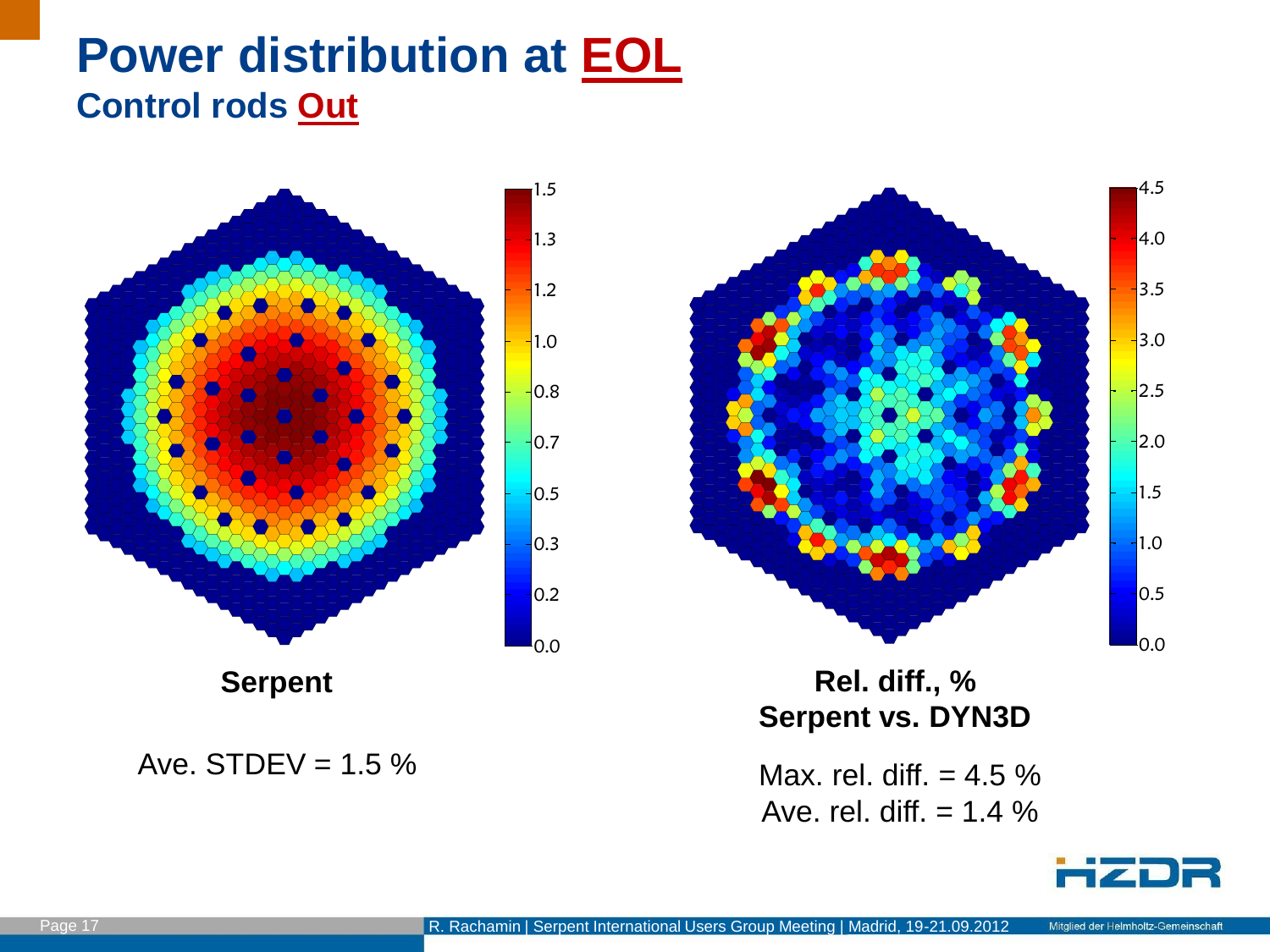### **Power distribution at BOL Control rods In**



Ave. STDEV =  $2.1\%$  Max. rel. diff. =  $5.2\%$ 



**Rel. diff., % Serpent vs. DYN3D**

Ave. rel. diff.  $= 1.2 \%$ 

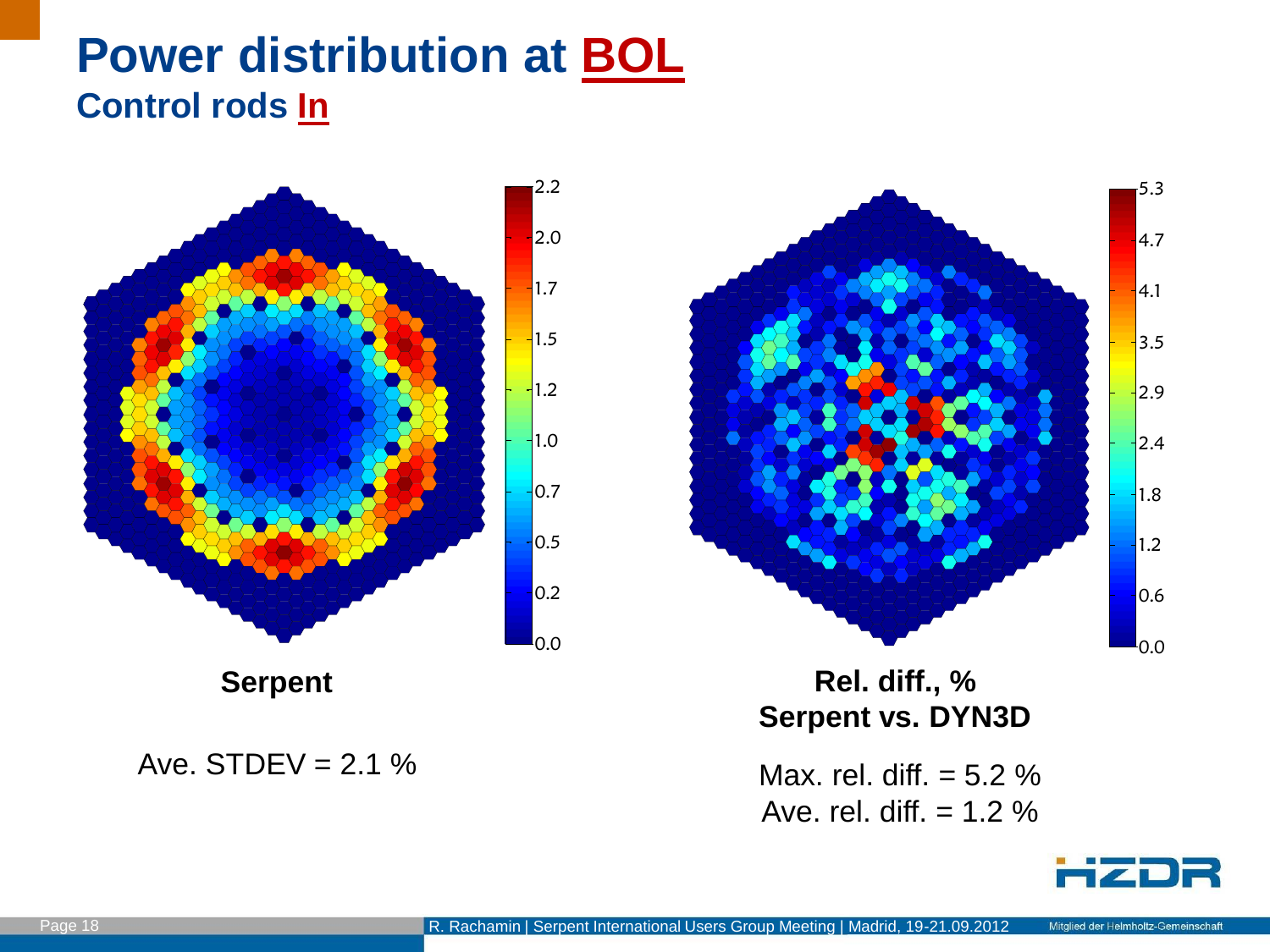## **Summary**

- Serpent based few-group XS were used by DYN3D
	- 2D full core nodal diffusion calculations of ESFR core
- DYN3D results were verified against full core Serpent MC solution
- Very good agreement between the codes was obtained
- Serpent can be used as a production code for XS generation